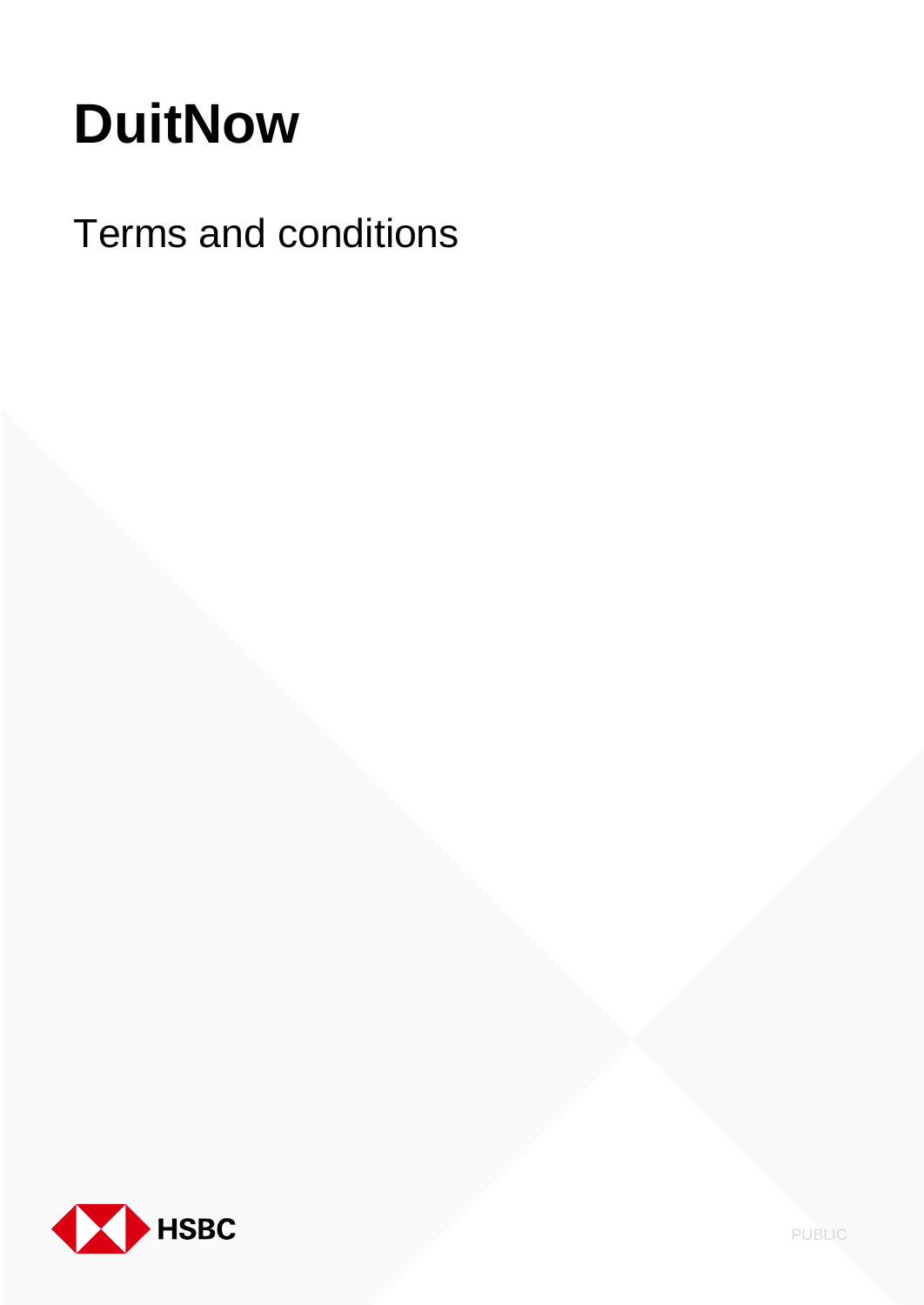In these DuitNow Terms and Conditions ("Terms"), references to "You", "Your" and "Yours" refers to the customer who is utilising the DuitNow service and has an account with Us and reference to "We", "Our", "Ours" and "Us" refers to HSBC Bank Malaysia Berhad or HSBC Amanah Malaysia Berhad, which is the bank that is providing financial services to You.

# **Definitions**

**"Business Day"** means any calendar day from Monday to Friday, except a public holiday or bank holiday in Kuala Lumpur.

**"DuitNow"** means a service which allows customers to initiate and receive instant credit transfers using a recipient's account number or DuitNow ID.

**"DuitNow ID"** means common identifiers of an account holder such as a mobile number, NRIC, passport number, army number or police number (in the case of an individual customer) or business registration number (in the case of a corporate customer) or any other common identifiers as may be introduced by the DuitNow Operator from time to time.

**"DuitNow Operator"** means Payments Network Malaysia Sdn. Bhd. (Company No.: 836743-D)

**"National Addressing Depository (NAD)"** means a central addressing depository established by the NAD Operator that links a bank account or an e-money account to a recipients DuitNow ID and facilitates payment to be made to a recipient by referencing the recipient's DuitNow ID.

**"Personal Data"** means any information in respect of commercial transactions that relate directly or indirectly to a customer, who is identified or identifiable from that information which includes, but not limited to, the customer's name, address, identification card number, passport number, banking information, email address and contact details.

#### **1. Introduction**

- **1.1.** These Terms apply to and regulate Your use of the DuitNow service offered by Us. The DuitNow service allows You to transfer an amount specified by You from Your designated bank or e-money account maintained with Us, to a bank or e-money account maintained by Your recipient at a participating DuitNow participant via Payto-account number and Pay via DuitNow ID, or such other means as prescribed by Us or the DuitNow Operator from time to time.
- **1.2.** The DuitNow service offered by Us is part of the HSBCnet channels and accordingly these Terms are in addition to and shall be read in conjunction with the applicable terms and conditions of the HSBCnet services. Any use of the DuitNow service and acceptance of the Terms by any person(s) or user(s) authorized by You for the purposes of HSBCnet services shall be deemed as Your use of the HSBCnet service and Your acceptance of the Terms.

# **2. DuitNow Services**

- **2.1.** If You wish to send funds via DuitNow, You must first initiate a payment by entering the recipient's DuitNow ID in Our HSBCnet channel.
- **2.2.** We will perform a 'Look-up Request' to verify the recipient's registration of its DuitNow ID in NAD and if the recipient is registered, We will display the name of such registered DuitNow recipient.
- **2.3.** You are responsible for the correct entry of the recipients DuitNow ID and ensuring that the recipient's name displayed is the intended recipient of the funds prior to confirming the DuitNow transaction.
- **2.4.** We will notify You on the status of each successful, failed or rejected DuitNow transaction via any of Our available communication channels that We view suitable, which include capturing such status in the relevant HSBCnet report.
- **2.5.** You acknowledge and agree that We shall have no duty to and shall not be required to take any steps to verify or seek any other confirmation from any party as to whether such registered recipient is the intended recipient, and We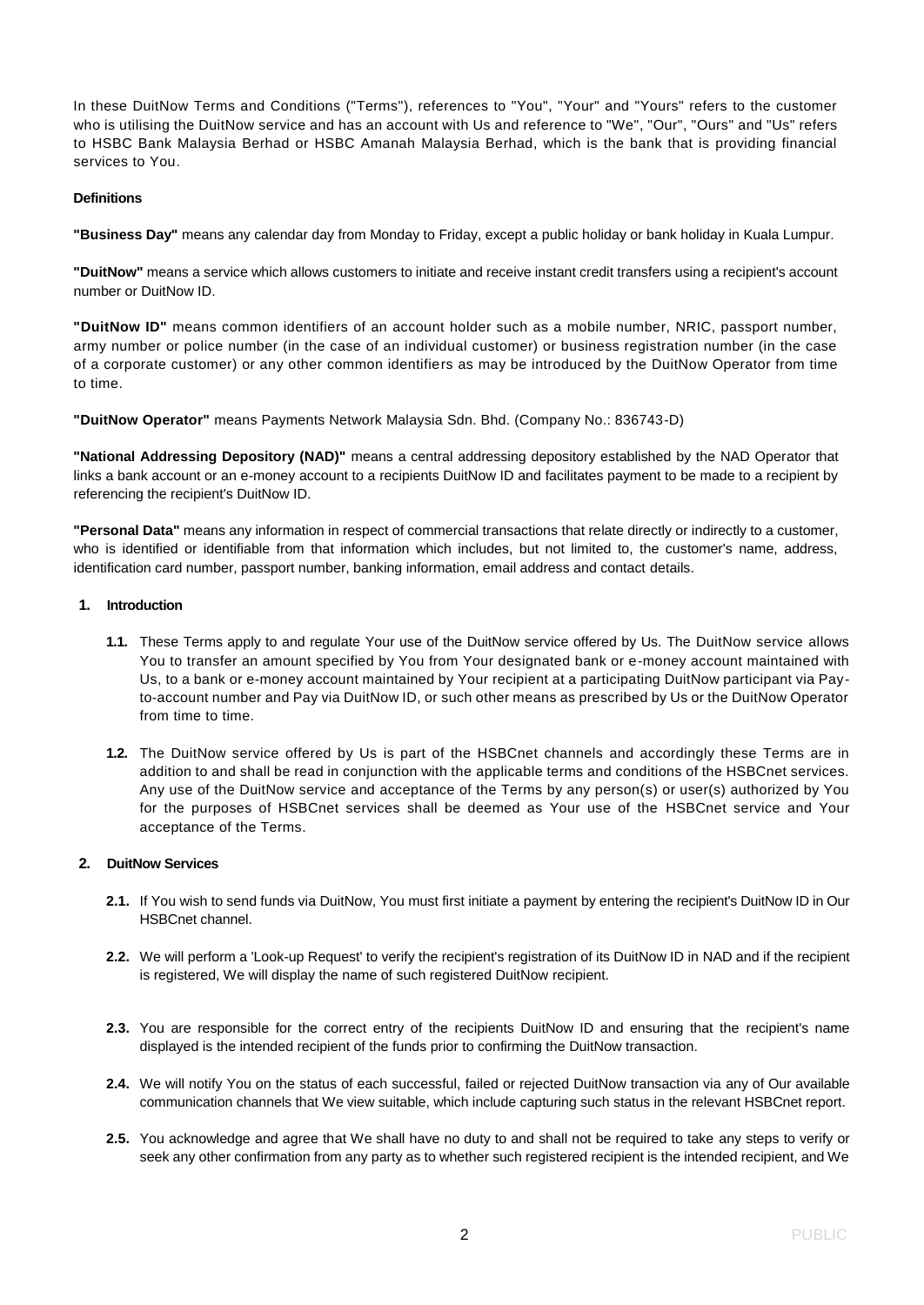shall not be liable for transferring the funds to such registered recipient even if such person is not the intended recipient.

**2.6.** Pursuant to Clause 2.4 above, You agree that once a DuitNow transaction has confirmed, it will be deemed irrevocable and You will not be able to cancel, stop or perform any changes to that DuitNow transaction.

# **3. Multiple Look-Up Requests**

- **3.1.** You are advised not to submit multiple "Look-Up Requests" without a confirmed DuitNow transaction. We shall not display the results of the "Look-Up Requests" upon 3 (three) consecutive Look-Up Requests that are not followed with a confirmed DuitNow transaction.
- **3.2.** Without prejudice to any of Our rights and remedies, We reserve the right to terminate or suspend Your access to and use of the DuitNow service where We consider in Our sole discretion that inappropriate, fraudulent or suspicious use is being made of the DuitNow services, such as where multiple "Look-Up Requests" are submitted without a confirmed DuitNow transaction. You are advised to contact Us should You encounter any issues relating to the foregoing.

#### **4. Recovery of Funds**

**4.1.** You have rights in relation to the investigation and recovery of, erroneous payments and unauthorised (includes fraudulent) DuitNow transactions made from Your account.

# **5. Erroneous DuitNow Transaction**

- **5.1.** If You have made an erroneous DuitNow transaction, You may request for recovery of the funds within ten (10) Business Days from the date the erroneous DuitNow transaction was made and We will work with the affected recipient's bank to return the said funds to You within seven (7) Business Day provided the following conditions are met:
	- **5.1.1.** The funds were actually wrongly credited into the affected recipient's account;
	- **5.1.2.**If funds have been wrongly credited, whether the balances in the affected recipient's account is sufficient to cover the funds recovery amount;
		- **5.1.2.1.** If the balances are sufficient to cover the recovery amount, the erroneously credited funds may be recoverable; and
		- **5.1.2.2.** If the balances are not sufficient to cover the recovery amount, the erroneously credited funds may not be fully recoverable and the recipient's bank may partially remit the recoverable fund back to You.
- **5.2.** Request for recovery of funds between eleven (11) Business Days and seven (7) months from the date the erroneous DuitNow transaction was made:
	- **5.2.1.**The affected receiving participant is fully satisfied that funds were erroneously credited to the affected recipient;
	- **5.2.2.**Deliver notifications to the affected recipients in writing regarding the funds recovery requests whereby the erroneously credited funds would be recovered through debiting the affected recipients' accounts within ten (10) Business Days of the notifications unless the affected recipient provides reasonable evidences that the affected recipient is entitled to the funds in question. After fifteen (15) Business Day, if the affected recipients fail to establish their entitlement to the funds, the affected recipient's bank shall debit the affected recipients' account and remit the funds back to You.
- **5.3.** Requests to recover funds after seven (7) months from the date of the erroneous DuitNow transaction:
	- **5.3.1.**The affected recipient's bank is fully satisfied that funds were erroneously credited to the affected recipient;
	- **5.3.2.**The affected recipient's bank shall obtain from the affected recipient the decision whether to grant consent within ten (10) Business Days; and
	- **5.3.3.**Once consent is obtained, the affected recipient's bank shall debit the affected recipient's account and remit the funds back to You within one (1) Business Day.

#### **6. Unauthorised or Fraudulent DuitNow Transaction**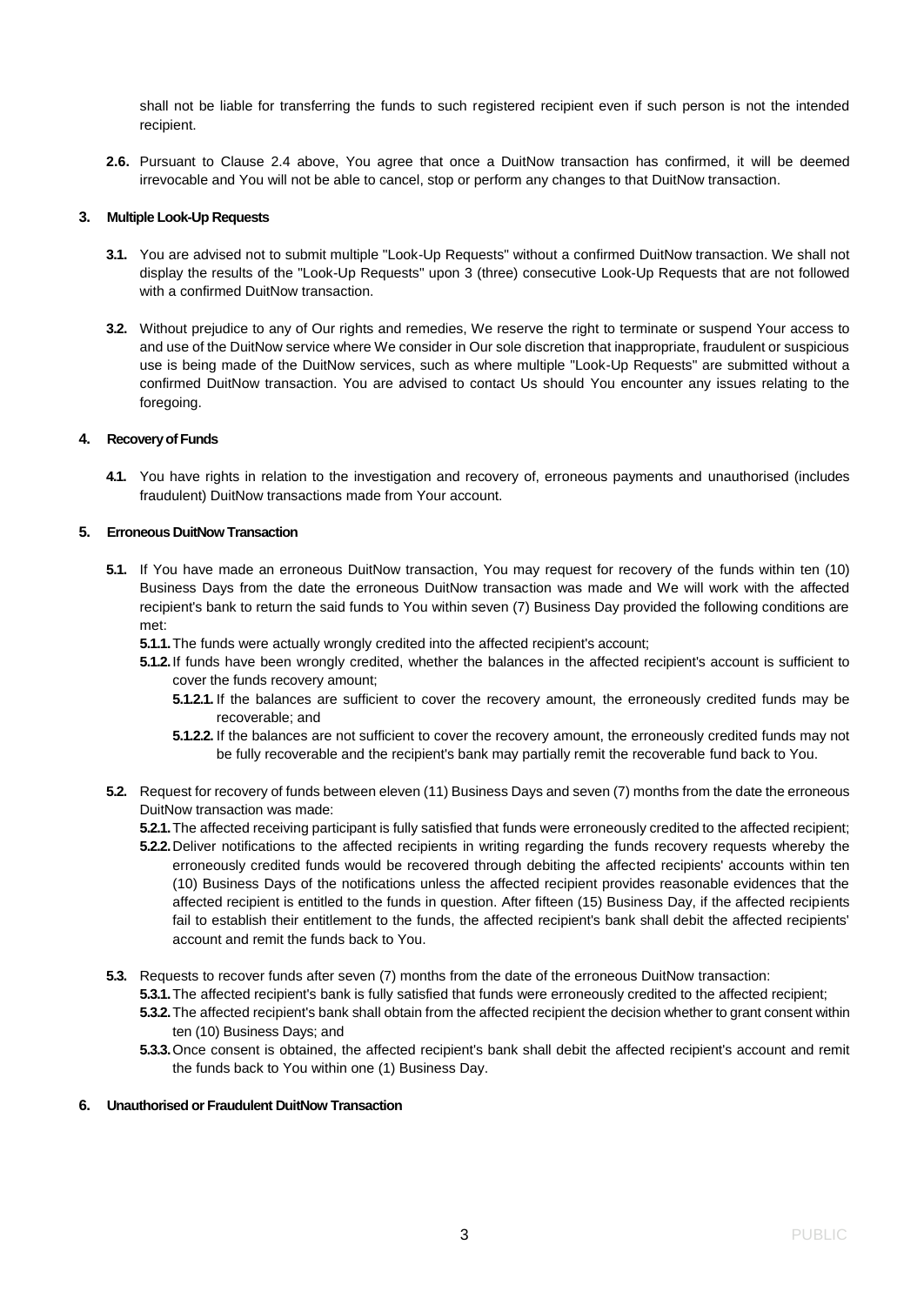- **6.1.** For DuitNow transactions which were not authorised by You or which are fraudulent, We will, upon receiving a report from You alleging that an unauthorised or fraudulent DuitNow transaction was made, remit the funds back to You provided the following conditions are met:
	- **6.1.1.**We shall conduct an investigation and determine within fourteen (14) calendar days, if the unauthorised or fraudulent payment did occur; and
	- **6.1.2.**If We are satisfied that the unauthorised or fraudulent payment instruction did indeed occur and was not caused by You, We shall initiate a reversal process whereby all debit posted to Your account arising from the unauthorised or fraudulent payment instruction would be reversed.

# **7. Liability and Indemnity**

- **7.1.** You acknowledge and agree that, unless expressly prohibited by mandatory laws, We and the DuitNow Operator shall not be liable to you or any third party for any direct, indirect or consequential losses, liabilities, costs, damages, claims, actions or proceedings of any kind whatsoever in respect to any matter of whatsoever nature in connection with the DuitNow services offered by Us arising from:
	- **7.1.1.** Your negligence, misconduct or breach of any of these Terms;
	- **7.1.2.** Any erroneous transfer of funds by You, including any transfer of funds to the wrong DuitNow ID, wrong recipient or wrong third party;
	- **7.1.3.** Any failure, delay, error or non-transmission of funds due to system maintenance, breakdown or non-availability of any network, software or hardware of Ours and the DuitNow Operator; or
	- **7.1.4.** The suspension, termination or discontinuance of the DuitNow services.
- **7.2.** You shall indemnify, defend and hold Us, Our affiliates, and the DuitNow Operator harmless from and against any claims, proceedings, actions, losses, damages, costs (including all legal costs on an indemnity basis), liabilities or expenses, whether foreseeable or not, resulting from or arising in connection with any fault, act or omission by You (including but not limited to Your negligence, misconduct or breach of any of these Terms).

# **8. General**

- **8.1.** We reserve the right to revise at any time, such charges for the use of the DuitNow services, upon notice to You, sent to Your latest email address that You have notified Us or by posting on Our website. Such revisions shall take effect from the date stated in the notice. Where you continue to access or use the DuitNow services after such notification, You shall be deemed to have agreed to and accepted such revisions to such charges.
- **8.2.** You acknowledge that We may terminate Your use of the DuitNow services with Us for any reason, at any time and without prior notice.
- **8.3.** You acknowledge that We have the right to change, restrict, vary, suspend or modify these Terms by providing You with thirty (30) days' notice (sent to Your latest email address that You have notified Us or by posting on Our website) in such manner as We deem fit.
- **8.4.** You consent to the collection, use and disclosure of your Personal Data by Us, Our affiliates, Our service providers and the DuitNow Operator as required for the purposes of the DuitNow services.
- **8.5.** These Terms are governed by and shall be construed in accordance with the laws of Malaysia.
- **8.6.** If any provision of these Terms is determined to be invalid or unenforceable for any reason, whether in whole or in part, the remaining provisions of the Terms that are unaffected by the invalidity or unenforceability shall remain in full force and effect to the extent permitted by law.

# [*End of the Terms*]

© Copyright. HSBC Bank Malaysia Berhad (Company No. 127776-V) and HSBC Amanah Malaysia Berhad (Company No. 807705-X) 2018 All rights reserved.

No part of this publication may be reproduced, stored in a retrieval system, or transmitted, on any form or by any means, electronic, mechanical, photocopying, recording or otherwise, without the prior written permission of HSBC Bank Malaysia Berhad or HSBC Amanah Malaysia Berhad, as the case may be.